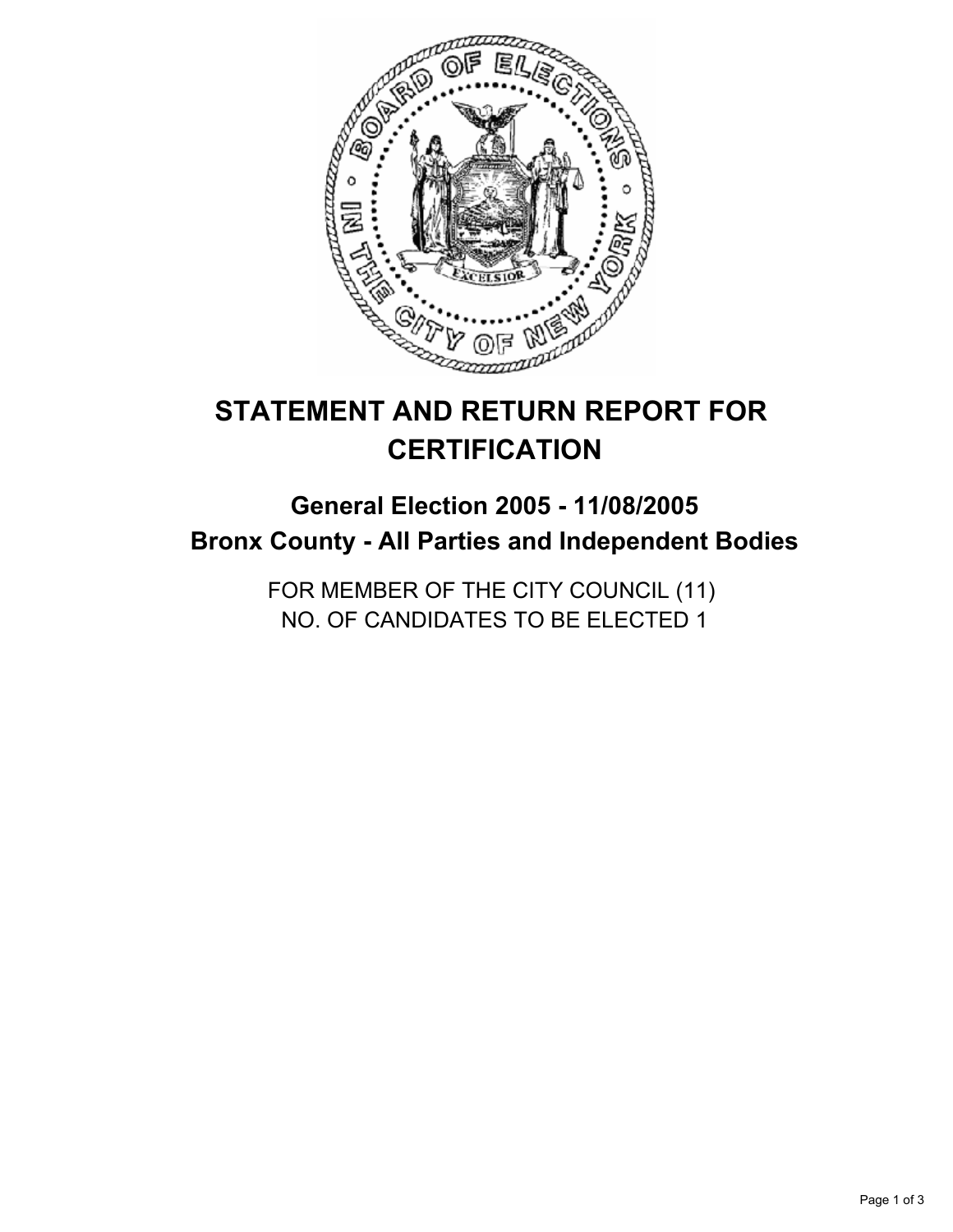

## **ASSEMBLY DISTRICT 78**

| PUBLIC COUNTER                | 2,488 |
|-------------------------------|-------|
| <b>EMERGENCY</b>              | 0     |
| ABSENTEE/MILITARY             | 71    |
| AFFIDAVIT                     | 37    |
| <b>TOTAL BALLOTS</b>          | 2,596 |
| STEVE BRADIAN (REPUBLICAN)    | 257   |
| G OLIVER KOPPELL (DEMOCRATIC) | 1,660 |
| STEVE BRADIAN (CONSERVATIVE)  | 31    |
| <b>TOTAL VOTES</b>            | 1,948 |
| <b>UNRECORDED</b>             | 648   |

#### **ASSEMBLY DISTRICT 80**

| PUBLIC COUNTER                | 4,307 |
|-------------------------------|-------|
| <b>EMERGENCY</b>              | 50    |
| ABSENTEE/MILITARY             | 99    |
| AFFIDAVIT                     | 49    |
| <b>TOTAL BALLOTS</b>          | 4,505 |
| STEVE BRADIAN (REPUBLICAN)    | 386   |
| G OLIVER KOPPELL (DEMOCRATIC) | 2,936 |
| STEVE BRADIAN (CONSERVATIVE)  | 51    |
| <b>TOTAL VOTES</b>            | 3,373 |
| UNRECORDED                    | 1,132 |

#### **ASSEMBLY DISTRICT 81**

| PUBLIC COUNTER                | 21,713 |
|-------------------------------|--------|
| <b>EMERGENCY</b>              | 147    |
| ABSENTEE/MILITARY             | 735    |
| AFFIDAVIT                     | 295    |
| <b>TOTAL BALLOTS</b>          | 22,890 |
| STEVE BRADIAN (REPUBLICAN)    | 3,283  |
| G OLIVER KOPPELL (DEMOCRATIC) | 14,895 |
| STEVE BRADIAN (CONSERVATIVE)  | 544    |
| <b>TOTAL VOTES</b>            | 18,722 |
| <b>UNRECORDED</b>             | 4,168  |

#### **ASSEMBLY DISTRICT 83**

| <b>PUBLIC COUNTER</b>         | 180 |
|-------------------------------|-----|
| <b>EMERGENCY</b>              |     |
| ABSENTEE/MILITARY             |     |
| AFFIDAVIT                     | 4   |
| <b>TOTAL BALLOTS</b>          | 187 |
| STEVE BRADIAN (REPUBLICAN)    | 18  |
| G OLIVER KOPPELL (DEMOCRATIC) | 107 |
| STEVE BRADIAN (CONSERVATIVE)  | 3   |
| <b>TOTAL VOTES</b>            | 128 |
| UNRECORDED                    | 59  |